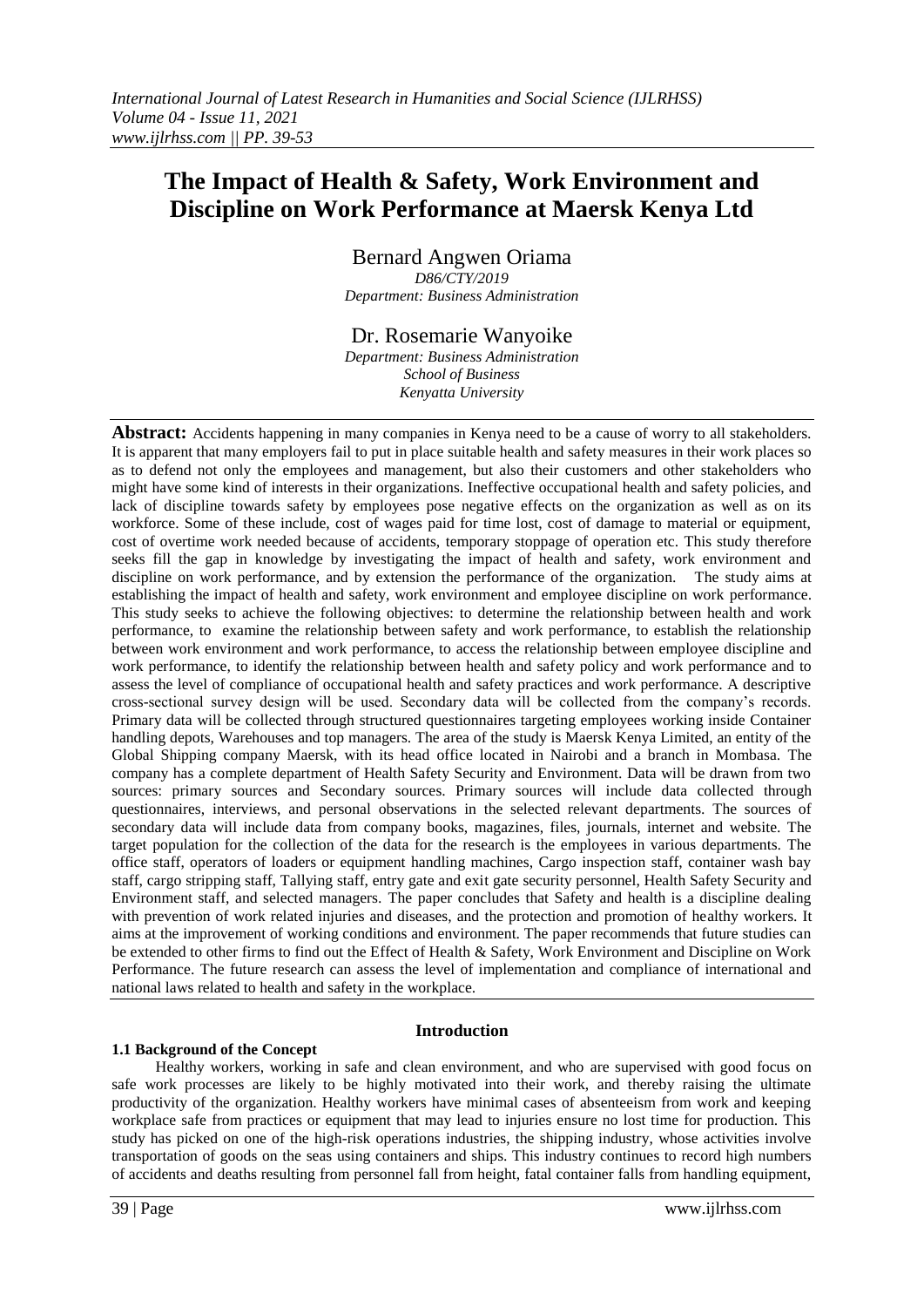# *www.ijlrhss.com || PP. 39-53*

accidents caused by container loaders as well as container loaded trucks, and handling of dangerous goods. Similarly, the World Health Organization, (2010) gave an estimate of 160 million of new work related illnesses that occur yearly and specifies that work conditions are responsible for one third of back pain and hearing loss. Some 160 million workers suffer from work-related diseases and about two-thirds of those are away from work for four working days or longer as a result. The overall annual rate of occupational accidents, fatal and non-fatal, is estimated at 270 million (Hämäläinen, Takala and Saarela, 2006).

An overview of Workplace safety during 2021 UN World Day for Safety and Health at work, observed on 28th April (Kippra, 2021) highlighted that, globally around 6,300 workers succumb to work-related injuries or diseases daily, which is an average of 2.3 million fatalities annually. Fatal and non-fatal on-the-job accidents attributed to poor occupational safety and health practices were approximated at 337 million per year. These accidents result to employee absenteeism from work for prolonged durations. Furthermore, there are over 160 million reported cases of occupational diseases, with a third of these cases resulting to at least four days" absence from work annually. This leads to decreased productivity and performance, reduced revenue, and additional costs for compensating workers by firms. Such economic losses can be avoided, prevented, and controlled with the right measures put in place at the workplace. On households, some of the effects include increased dependency on other household members in cases where individuals are incapacitated and increased financial burden in cases where compensation is not forthcoming and loss of income or jobs.

The Constitution of Kenya (2010) Bill of Rights provides that every citizen has right to fair labour practices, reasonable working conditions and clean and healthy environment. The history of Occupational Health and Safety (OSH) in Kenya dates back to the 1950s when the need to have a legal instrument to manage the safety, health and welfare of factory employees became indispensable. The then British government adopted the British Factories Act of 1937. The Act was later amended in 1990 to Factories and Other Places of Work Act to widen its scope of coverage to additional workplaces initially not included under the Factories Act of 1937. Kenya has ratified and adopted 49 ILO Conventions out of which ten are OSH-related. The country compiled its first national profile on OSH in 2004, while the most recent one was compiled in 2013 (ILO, 2013). The profile provides labour market insights necessary for creating a safe and healthy workplace ecosystem in the country.

In 2007, the Factories and Other Places of Work Act was repealed and replaced by the Occupational Safety and Health Act (2007), commonly known as OSHA 2007, and in the same year, the Work Injury Benefits Act (WIBA) was enacted. The Occupational Safety and Health Act promotes safety at workplace, preventing work-related injuries and sickness, while protecting third party individuals from being predisposed to higher risk of injury and sickness associated with activities of people at places of work. The Work Injury Benefits Act was enacted to ensure that workers who sustain work-related injuries and contract diseases that are work-related get compensated. Inspection and enforcement systems exist with a bearing to occupational safety, health, and labour inspections. Inspections related to environment at work, such as safety of workplaces, general health and basic welfare of workers are executed by the Directorate of Occupational Health and Safety Services – DOSHS – to ensure compliance with OSHA (2007). Core roles of DOSHS include, inspection of workplaces to foster compliance with safety and health law; measurement of workplace pollutants for purposes of their control; investigation of occupational accidents and diseases and aiming to prevent recurrence.

According to the European Statistics on Accidents at Work (ESAW), every year in the 15 Member States of the European Union (EU) before the enlargements of 2004 and 2007 about 5,000 workers were killed in accidents at work and about 5 million workers were victims of accidents at work leading to more than three days" absence from work (EU, 2004). In India and China, the rates of occupational fatalities and accidents are similar at, respectively, 10.4 and 10.5 per 100,000 for fatalities, 8,700 and 8,028 for accidents. In Latin America and the Caribbean, about 30,000 fatalities occur each year and 22.6 million occupational accidents cause at least three days" absence from work. In sub-Saharan Africa, the fatality rate per 100,000 workers is 21 and the accident rate 16,000. This means that each year 54,000 workers die and 42 million work-related accidents take place that cause at least three days" absence from work.

The contribution of Shipping industry is globally enormous. Former UN Secretary-General Ban Ki moon"s message on World Maritime Day observed on 29 September 2016 highlighted that "everybody in the world benefits from shipping, yet few people realize it. We ship food, technology, medicines, and memories. As the world"s population continues to grow, particularly in developing countries, low-cost and efficient maritime transport has an essential role to play in growth and sustainable development". Despite several years of campaign by the government of Kenya on the observance of Occupational Safety and Health following the enactment of The Occupational Safety and Health Act No. 15 of 2007, which stresses that, it is the responsibility of every employer to ensure the safety, health and welfare of all employees at work working in his/her workplace (OSH Act 2007, revised in 2010), many organizations, including those that are operating with high risk activities are yet to fully comply on the requirements of the Safety Act and related laws. The occupational safety and health law provides for the safety, health and welfare of workers and all persons lawfully present at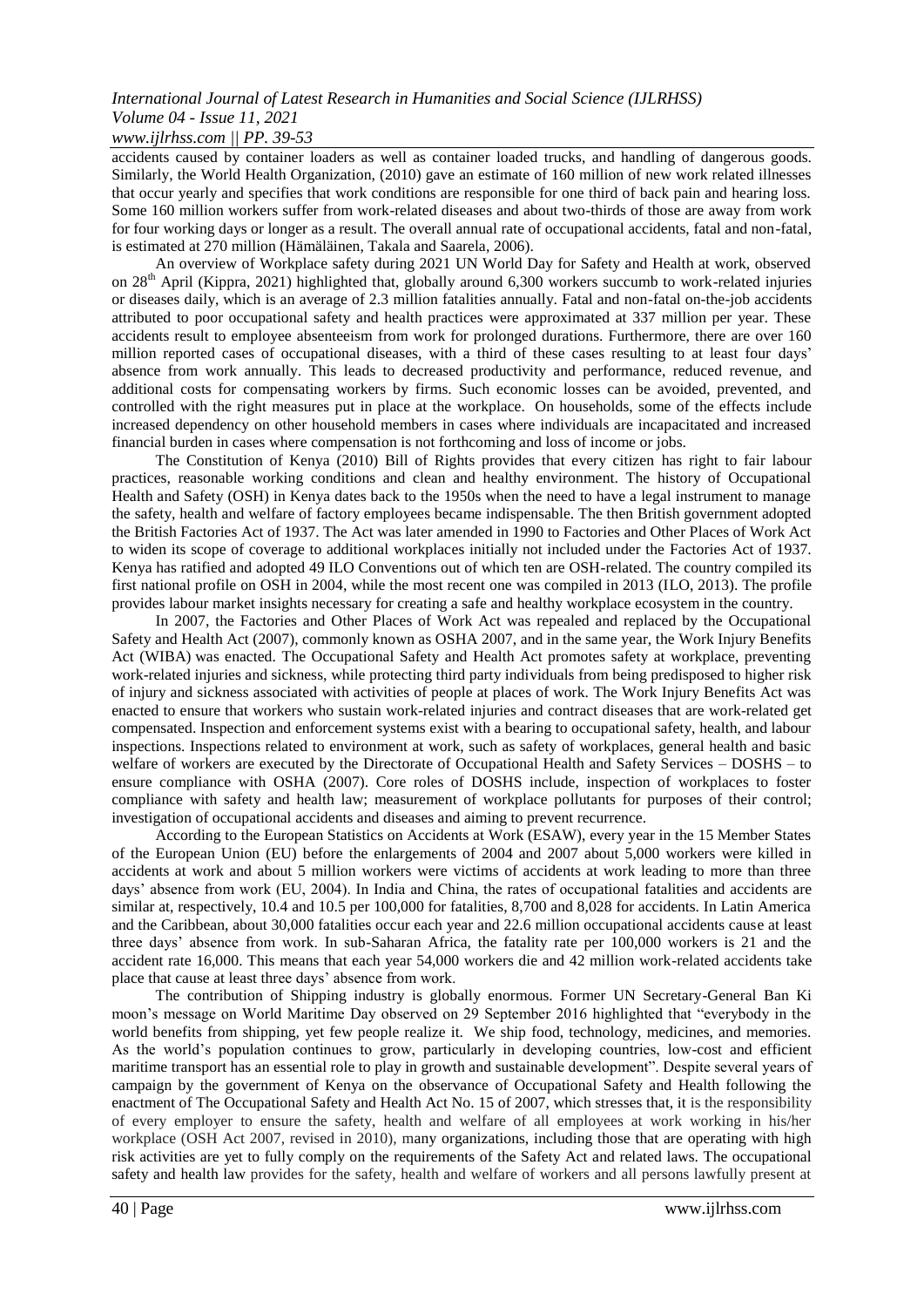# *www.ijlrhss.com || PP. 39-53*

workplaces, and its requirements are based on the foundations that employees" health and safety at the work place are paramount, and the work environment should be improved to the level that has no negative effect on the health of workers, and relevant trainings are conducted to align employee behaviors towards safe and healthy work practices. The ILO"s mandate for work in the field of occupational safety and health dates from its very foundation, (ILO, 2021).

No country is entirely self-sufficient, and every country relies on maritime trade to sell what it has and buy what it needs. Much of what we use and consume in our everyday lives either has been or will be transported by sea, in the form of raw materials, components or finished articles. Maritime transport is the backbone of global trade and the global economy. The jobs and livelihoods of billions of people in the developing world, and standards of living in the industrialized and developed world, depend on ships and shipping.

Maersk Kenya Limited will be the focus of the study and it is a branch of the global leading shipping Line, MAERSK headquartered in Denmark. Maersk Kenya, like all other Shipping agencies has operations at the port of Mombasa, where its containerized goods arrive, and are thereafter transported to its various customers across the country, and further into the landlocked countries of Uganda and South Sudan. Apart from offices where customer documents are processed, other facilities operated include depots where full and empty containers are stored, and warehouses.

# **1.2 Statement of the Problem**

Accidents happening in many companies in Kenya need to be a cause of worry to all stakeholders. It is apparent that many employers fail to put in place suitable health and safety measures in their work places so as to protect not only the employees and management, but also their customers and other stakeholders who might have some kind of interests in their organizations. Ineffective occupational health and safety policies, and lack of discipline towards safety by employees pose negative effects on the organization as well as on its workforce. Some of these include, cost of wages paid for time lost, cost of damage to material or equipment, cost of overtime work needed because of accidents, temporary stoppage of operation etc. D.O Putri et al (2018 IOP Conf), while highlighting that employee performance is the supportive factor of company performance, indicated that employees can have optimal performance if they feel safe, have good working environment and have discipline.

It is against the foregoing background that this research has become necessary to properly assess the impact of health and safety practices as well as the work environment on the ultimate performance of an organization. Being a container shipping company whose activities include high risk operations such as equipment lifting, lifting of human beings for work at height, container stacking inside the ship and on the ground, container washing, cargo de-stuffing, handling and storage of dangerous goods etc, Maersk Kenya Limited has been picked as an ideal representation of companies where health and safety, work place environment and the discipline of employees around these are expected to be kept at high levels, for the good of employees and the organization"s ultimate performance.

Although some studies have been conducted on occupational safety and health in Kenya e.g O.C Achieng (2018), C.W Buyela (2018), shipping and container handling industry is yet to receive adequate attention in terms of in-depth studies on the existing health and safety considerations and systems, to enable credible generalizations. This study therefore seeks to fill the gap in knowledge by investigating the impact of health and safety, work environment and discipline on work performance, and by extension the overall performance of the organization.

# **1.3 Objectives of the Study**

# **1.3.1 General Objective**

The main objective of this study is to establish the impact of health and safety, work environment and employee discipline on work performance.

# **1.3.2 Specific Objectives**

This study seeks to achieve the following specific objectives.

- i. To determine the relationship between health  $\&$  safety and work performance.
- ii. To examine the relationship between work environment and work performance.
- iii. To determine the relationship between employee discipline and work performance.

# **1.4 Research Questions**

- i. What is the relationship between health  $\&$  safety and work performance?
- ii. What is the relationship between work environment and work performance?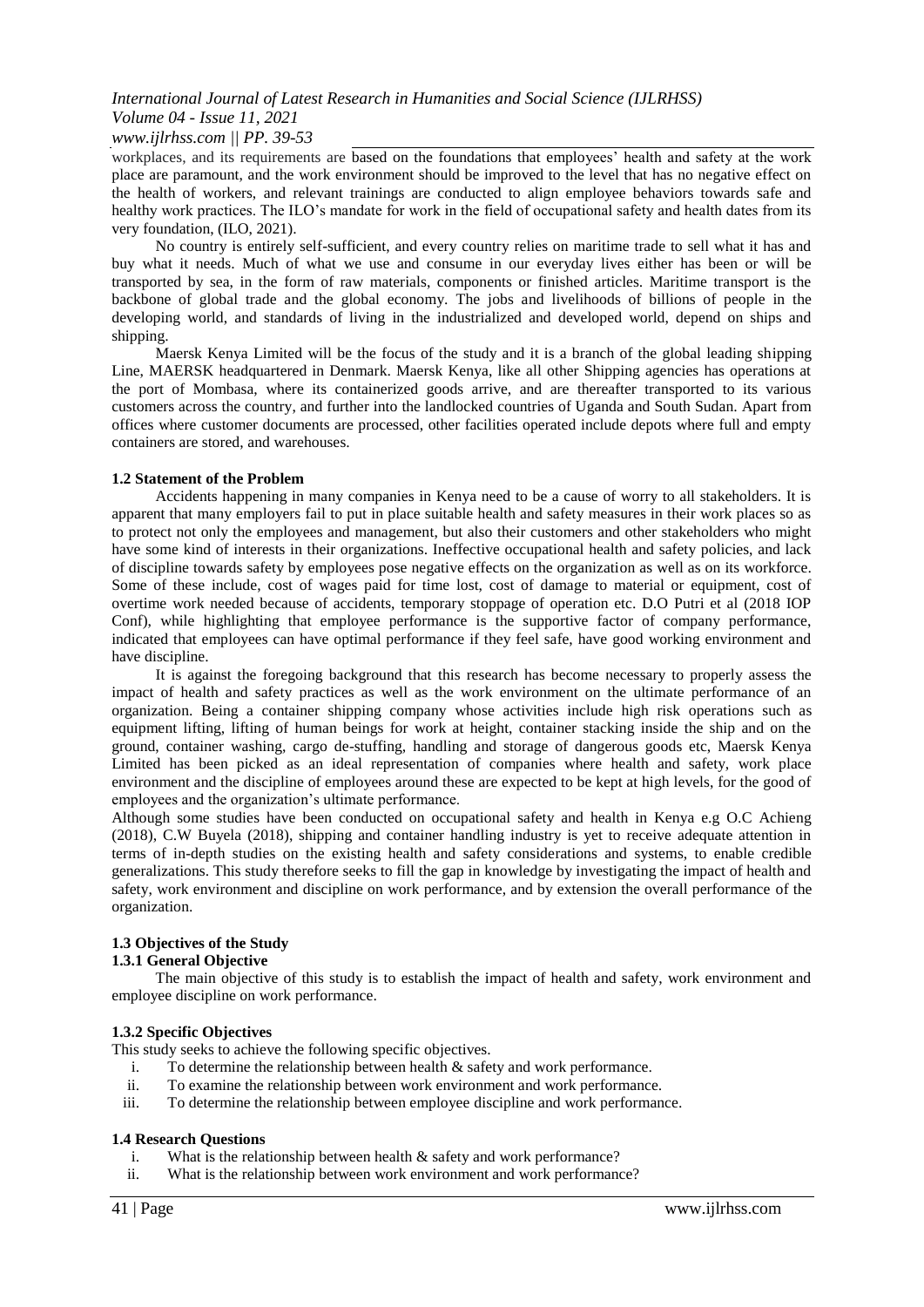*www.ijlrhss.com || PP. 39-53*

iii. What is the relationship between employee discipline and work performance?

#### **1.5 Significance of Study**

The findings are expected to provide guidance to shipping industry stakeholders on the effect of health and safety, work environment and employee discipline on work performance. The information gathered and presented in this study will serve as a guideline on safety and work performance for the parties concerned. This is expected to provoke more research and inform further studies in this area of study. It is hoped that the findings will also contribute to body of knowledge to be shared in seminars, educational journals and references materials for scholars.

#### **1.6 Organization of Study**

The project was organized in numerical headings. Chapter one is the introductory chapter which focuses on the background of the study, statement of the problem, objectives of the study, research hypothesis, significance of the study, and Organization of the study. Chapter two covered the Conceptual review with a focus on the basic concepts of the paper. Chapter three discuss Theoretical and Empirical Review and Chapter four describes the methodology to be used and is broken down into an introduction, target population and area of study conclusions and recommendations while providing suggestions for further research.

# **Conceptual Review**

#### **2.1 Introduction**

In this chapter the paper will conceptually review literature on health and safety, work environment and employee discipline on work performance and also define some basic concepts.

#### **2.1.1 Evolution of occupational health and safety**

In the late  $19<sup>th</sup>$  and early  $20<sup>th</sup>$  centuries, employees ran their businesses as they saw fit to make profit. Employee safety and health were not their concern. In fact, in official terms these things were nobody"s concern. In the U.S. injured employees had to litigate to obtain compensation for their injuries. The cost of doing so effectively prevented employees from going to court. Besides, employees were rarely successful since, under common law, if they knew of the hazards the job entailed or if the injuries were brought about as a result of the negligence of the employee or a co-worker, the employer was not liable.

From these origins, there has emerged an approach and practice with regard to health, safety and welfare issues. The national safety council had been established in 1913 in the U.S. after safety conscious managers and engineers spearheaded its founding (major disasters led changes in thinking). Significantly the international labour organization 1959, provided that occupational health services should be established in or near a place of employment for the employee welfare (International Labour Organization, 1959).

# **2.1.2 Responsibilities and rights of employees and employers in health and safety issues**

Specific duties of the employer include; filing government accident reports, maintaining records, posting safety notices and legislative information, education and training on health and safety precautionary measures. (Gany, Desler *et al.* 1942) state that employers are responsible for taking every reasonable precaution to ensure the health and safety of their workers, this is called the "due diligence" requirement.

Employees also have responsibilities which include, taking reasonable care to protect their own health and safety and, in most cases, that of their co-workers. These specific requirements include; wearing protective clothing and equipment, reporting any contravention of the law of reputation.

Downey, D.M. *et al*.(1995) identified the following as employees" basic rights under the joint responsibility model: the right to know about workplace safety hazards, the right to participate in the occupational health and safety process, the right to refuse unsafe work if they have "reasonable cause" to believe that the work is dangerous. "Reasonable cause" generally means that an objection about a workplace hazard has not been suitably determined, or a safety problem places employees in direct danger. If act of a task would harmfully affect health and safety, a worker cannot be disciplined for refusing to do the work.

# **2.1.3 Overcoming occupational health and hygiene problems**

Measures to overcome occupational health and hygiene problems have been identified (Turner and Lawrence, 1965) to include; dominating hazard at source through design and process engineering, isolating hazardous processes and substances so that workers do not come into contact with them, changing the process or substances used, to promote better protection or eliminate the risk, providing protective equipment but only if changes to the design, process or specification cannot completely remove the hazard, training of workers to avoid risk, good housekeeping to keep premises and machinery clean and free from toxic substances, pre-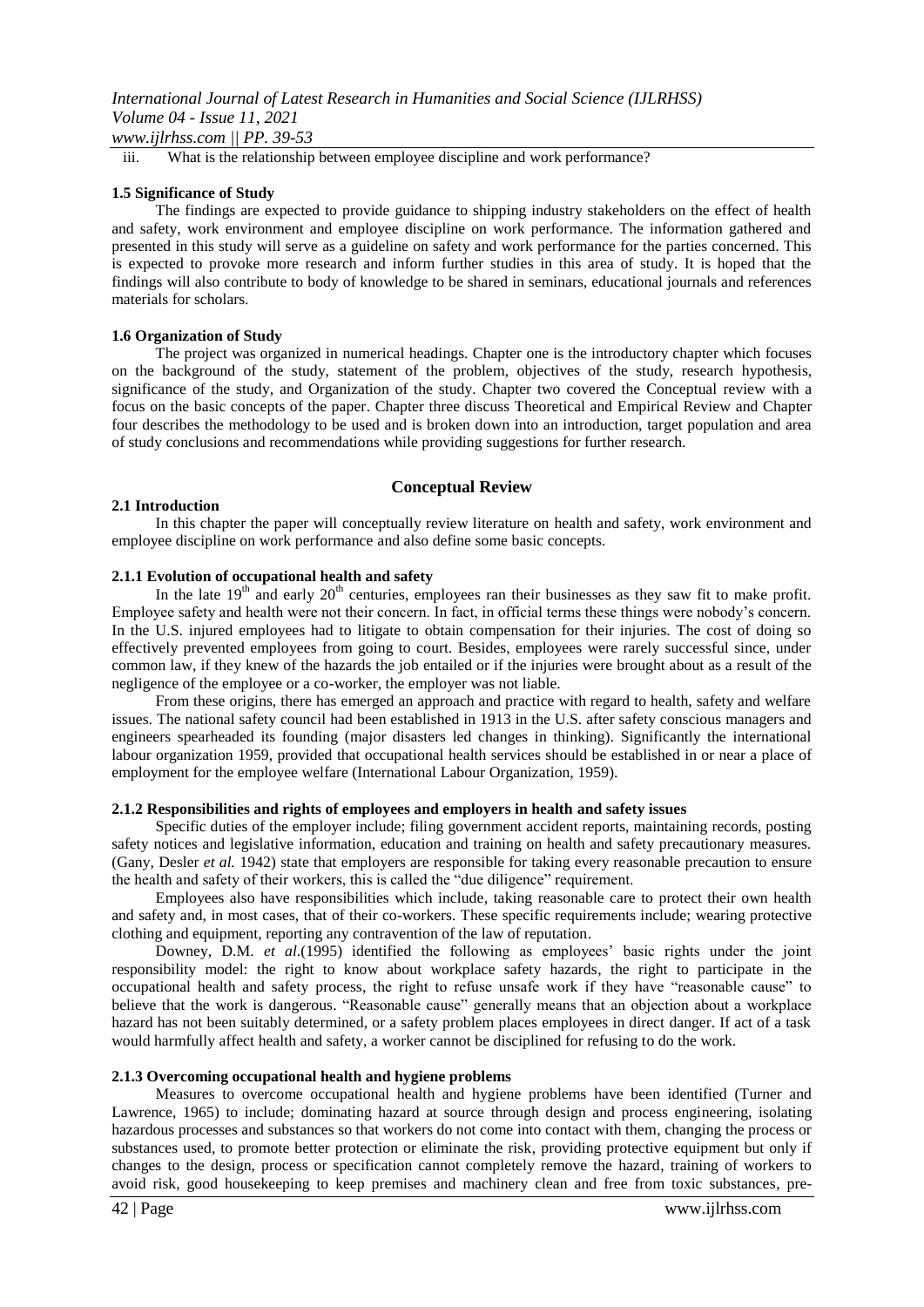# *www.ijlrhss.com || PP. 39-53*

employment medical examinations and regular checks on those exposed to risk, ensuring that ergonomic considerations (thus, those concerning the design and use of equipment, machines, processes and workstations) are taken into account in design specifications, establishing work routines and training, developing and maintaining health standards for each job and including regular audits of potential health hazards and regular examinations for anyone at risk. Maintaining plant and equipment to eliminate the possibility of harmful emissions, controlling the use of toxic substances and eliminating radiation hazards.

Holt and Andrews (1993) on their part suggested the following steps to be taken to increase the effectiveness of safety: avoid negatives – successful safety propaganda should contain positive messages not warnings of the unpleasant consequences of actions. Expose correctly – address the message to the right people at the point of danger. And, maximize comprehension – message should be simple and specific.

# **2.1.4 Safety committee**

Regulations relating to safety committee, contained in Kenya"s OSH Act 2007 of Kenya Laws also include obligations about the establishment and operation of such committees at the workplace. The overall objective of a safety committee is the promotion of co-operation between employers and the employees in investigating, developing and carrying out measures to guarantee the health and safety of employees at the workplace.

Cole (2002) identified key functions of safety committees. These include: studying trends in accidents, with the view to make suggestions for corrective actions. examining safety reports and making proposals for avoiding accidents etc, examining and discussing reports from safety representatives, making proposals for new or revised safety procedures, acting as a link between the organization and the enforcement agency (the Directorate of Occupational Safety and Health DOSH); and monitoring and evaluating company"s safety policies, and making proposals for changes, if necessary.

Michael (2006) also stated that employees frequently participate in safety planning through safety committees, often composed of workers from a variety of levels and departments. A safety committee generally meets at regular scheduled times and has specific responsibilities for conducting safety reviews and makes recommendations for changes necessary to avoid future accidents.

Today, employees expect their employers to offer work environments that are protected, safe and healthy. However, many employers especially in the developing countries still tend to view accidents and occupational diseases as obvious by-products of work.

# **2.1.5 Health, Safety and Security**

Health has defined as a general state of physical, mental, and emotional well-being (Robert and John (2004). A healthy person is therefore free of disease, injury or psychological and emotional problems that harm normal human activity. Health management practices in organizations attempt to sustain the overall wellbeing of individuals.

Safety on the other hand refers to protecting the physical wellbeing of people (Robert and John, 2004). The main purpose of effective safety programmes in organizations is to avoid work related injuries and accidents. And the purpose of security is to protect employees and organizational facilities.

The general goal of providing a safe, secure and healthy workplace is reached when there is assistance between managers and HR staff members. An HR manager or safety specialist can help organize health and safety programmes, examine accidents, construct safety programme materials and accomplish formal safety training. However, department supervisors and managers play key roles in maintaining safe working conditions and a healthy workplace. For example, a supervisor in a cargo warehouse has several health and safety responsibilities: reminding employees to wear safety hats; checking on the cleanliness of the work area; observing employees for any alcohol, drug or emotional problems that may affect their work behavior; and recommending equipment changes (such as screens, railings or other safety devices) to engineering specialists in the company. Health, Safety and environment officer position is becoming more common in many companies.

# **2.1.6 Maintaining a healthy work environment**

David and Stephen. (1999) indicate that unhealthy work environment is a concern to us all. If workers cannot function properly at their job because of constant headaches, watering eyes, breathing difficulties, or fear of exposure to materials that may cause long term health problems, productivity will decrease. Consequently, creating a healthy work environment not only is the proper thing to do, but it also benefits the employer. Often referred to as sick buildings, office environments that contain harmful airborne chemicals, asbestos or indoor pollution (possibly caused by smoking) have forced employers to take drastic steps. For many, it has meant the removal of asbestos from their buildings.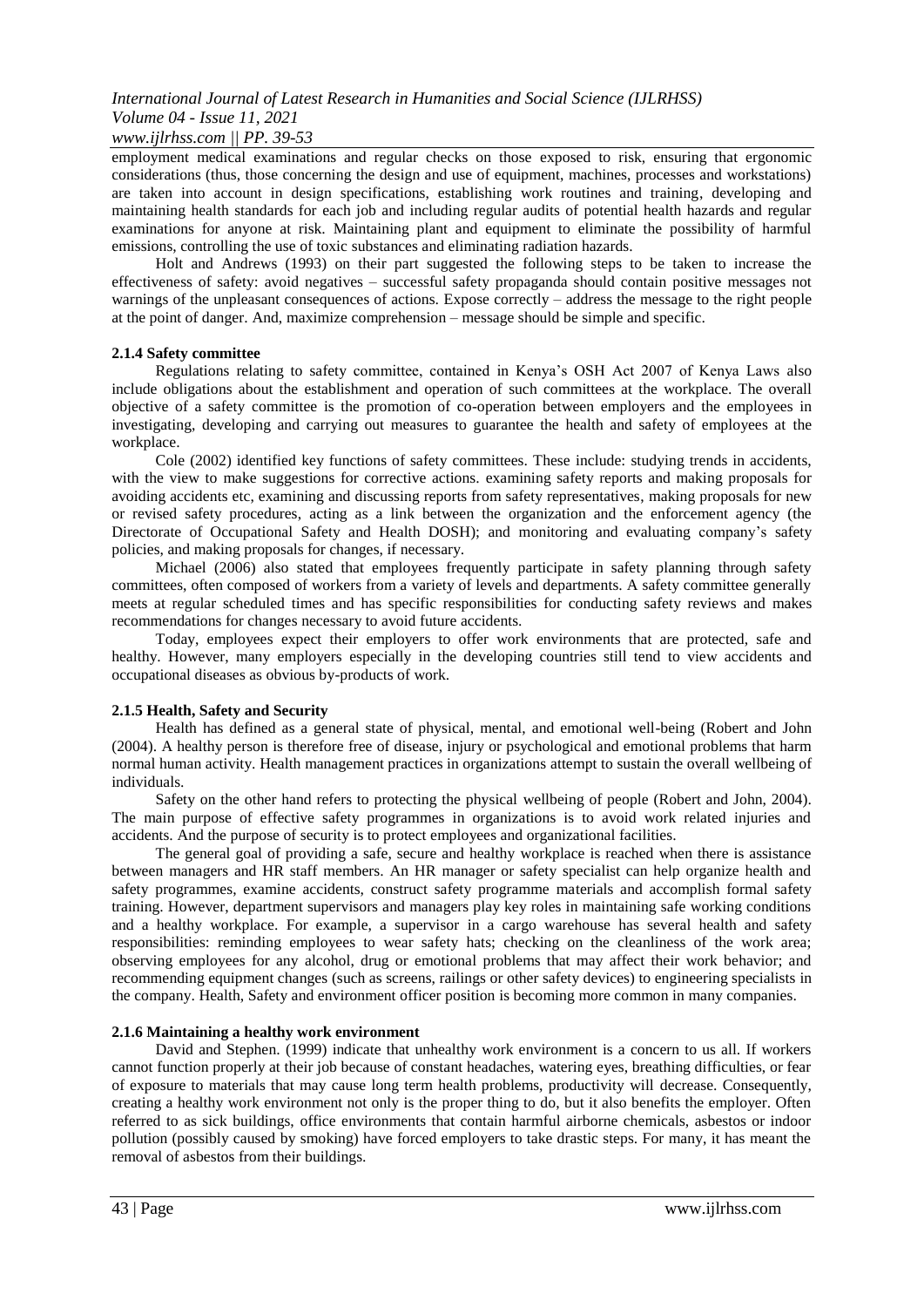The cost of providing it is peanuts compared with the expense of cleaning up a problem, (Palmer (1989) made suggestions for keeping the workplace healthy, as follows; making sure workers get enough fresh air. Avoiding suspected building materials and furnishing. A general rule is that if it stinks, it is going to emit an odour. Providing a smoke free environment. If you do not want to ban smoking entirely, then establish an area for a smoker that has its own ventilation. Keeping air ducts clean and dry. Water in air ducts is a fertile breeding ground for fungi. Servicing the air ducts periodically can help eliminate the fungi before they cause harm. Paying attention to worker's complaints. Dates and particulars should be recorded by a designated employee. Because employees are often closest to the problems, they are a valuable source of information.

# **2.1.7 Occupational diseases and accidents**

Occupational disease is any illness associated with a particular occupation or industry. Such diseases result from a variety of biological, chemical, physical, and psychological factors that are present in the work environment or are otherwise encountered in the course of employment. Occupational medicine is concerned with the effect of all kinds of work on health and the effect of health on a worker's ability and efficiency.

Occupational diseases are essentially preventable and can be ascribed to faulty working conditions. The control of occupational health hazards decreases the incidence of work-related diseases and accidents and improves the heath and morale of the work force, leading to decreased absenteeism and increased worker efficiency. In most cases the moral and economic benefits far outweigh the costs of eliminating occupational hazards (Encyclopedia Britannica, 2009).

| <b>Table 2.1 Summary of Conceptual Review</b> |                                     |                              |  |  |  |
|-----------------------------------------------|-------------------------------------|------------------------------|--|--|--|
| <b>CONSTRUCTS</b>                             | <b>UNDERSTANDING</b>                | <b>INDICATOR</b>             |  |  |  |
| <b>Health and Safety</b>                      | The term Health and Safety is       | Loss of primary containment. |  |  |  |
|                                               | generally used to describe          | Severe lost time injuries.   |  |  |  |
|                                               | Occupational Health and Safety,     | Hours worked.                |  |  |  |
|                                               | and relates to the prevention of    | Occupational fatalities.     |  |  |  |
|                                               | accidents and ill health to         |                              |  |  |  |
|                                               | employees and those who may be      |                              |  |  |  |
|                                               | affected by their work.             |                              |  |  |  |
| <b>Work Environment</b>                       | Work environment refers to the      | Policies and Practices       |  |  |  |
|                                               | elements that comprise the setting  | Capability and culture       |  |  |  |
|                                               | in which employees work and         | Leadership                   |  |  |  |
|                                               | impact workers.                     | Connectedness                |  |  |  |
| <b>Employee Discipline</b>                    | Discipline refers to the actions    | <b>Shared Vision</b>         |  |  |  |
|                                               | imposed by an organization on its   | Personal mastery             |  |  |  |
|                                               | employees for failure to follow the | Thinking System              |  |  |  |
|                                               | organization's rules, standards, or | Team learning                |  |  |  |
|                                               | policies.                           |                              |  |  |  |

Source: Researcher, (2021)

# **Theoretical and Empirical Review**

# **3.1 Introduction**

In this chapter the researcher will conduct theoretical and empirical review in accordance with the key themes of the independent paper.

# **3.2 Theories and models for health, safety and work environment**

# **3.2.1 The ABC theory of theory of Safety**

#### **A – Attitudes**

Employee behavior apparently one of the greatest determinants in workplace safety, especially as employees interact amid a host of varying safety issues. The human behavior thus plays a major role to a task performed by an employee. The task may have a negative or a positive impact on the person doing it.

A person"s work attitude does not only affect how well he or she does the job, but also affects how safe he or she is when doing it. Positive people usually perform better in the workplace because they maintain open mind and consider the outcome of their behavior, while Negative people on the other hand complain about many things including on practicing safety. A person with negative work attitude is less likely to care about the quality of the job he is doing or how he does it. A negative work attitude can lead to unsafe work habits and accidents.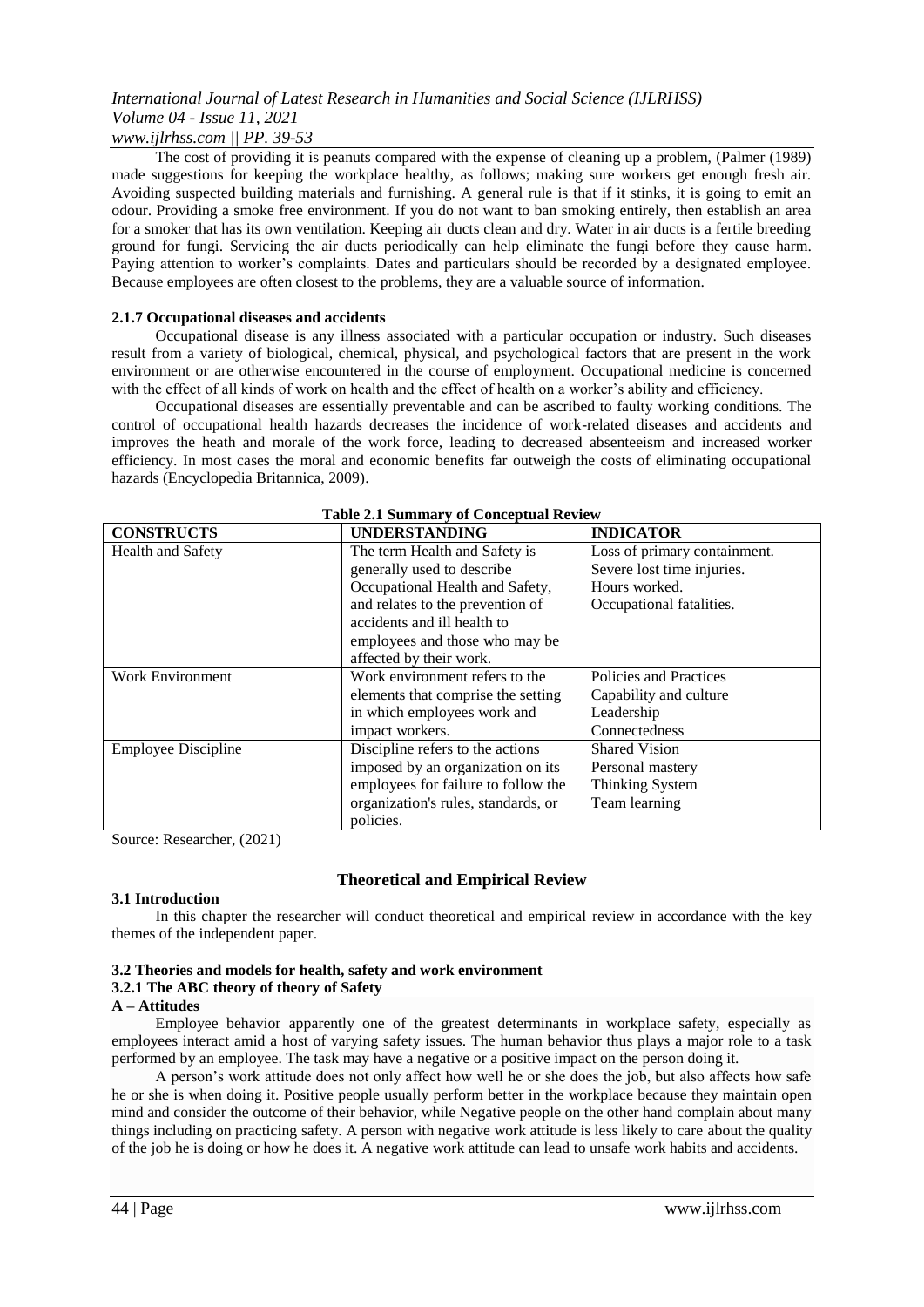# **B – Behavior**

Behavior in the workplace is all about emotions such as happiness, aggression, or depression.

Negative workplace behavior, such as workplace bullying, is an important work‐related psychosocial hazard with a potential of contributing to employee ill health. Effective health and safety considerations need to be in place, and the responsible safety and health personnel need to have skills such as, Technical support skills i.e ability to ensure that the desired products or services are produced without any risks, Human Skills, i.e ability to effectively work as a leader of teams, and Connectional skills i.e the ability to see everybody in the Health Safety and Environment cycle, and how they are intergraded.

# **C – Conditions**

The condition that follows or consequences are what happen after the behavior – reward or punishment. Past conditions become influencers to future behavior. Most people do not want to suffer the "consequences" of their behavior. When people understand and believe in the potential conditions, behavior starts to change. The motivating conditions are different for people. The impact an injury has on them personally or their family is key. For others, losing their job, or having a consequence directly impacting their social life is considered more significant and can lead to behavior change. People are motivated differently. Therefore, attempting to understand the varied motivations among employees for safety becomes important for long-term behavior change.

# **3.2.2 The Domino Theory of Safety**

The Domino Safety Theory was developed by pioneer industrial safety experts H.W.Heinrich and Alfred Lateiner to explain a sequence of how industrial injuries can occur and how they may be avoided - an accident occurs from a sequence of events. It is a chain reaction, that can be explained across five Dominoes in a row. **First Domino:** Background - represents a worker"s lifestyle and personality. **Second domino:** Personal Characteristics – represents a worker"s attitude, level of knowledge and physical and mental condition*s*. **Third domino:** Unsafe Acts and Unsafe Conditions *–* represents a worker"s behavior and unsafe job conditions. **Fourth domino:** The Accident *-* represents the unplanned event caused by an unsafe act or condition. **Fifth domino**: The Injury – represents someone getting hurt.



Source: Forest Resources Association, (2002)

For any given incident, not much can be done about a worker"s background and personal characteristics. The domino that must be targeted is unsafe acts and unsafe conditions. When an unsafe act is detected, the worker should be stopped**;** the situation should be studied; a safer way to perform the task must be found; instruct and train the worker to do it the safer way; check and retrain as necessary; and as a last resort discipline the worker. When an unsafe condition is detected, the condition needs to be removed, guarded, or warned against**.**

Company supervisors and managers have the opportunity and authority to control unsafe acts and conditions. The Opportunity and Authority gives the supervisor or manager the Responsibility to control accidents on their job. Being alert for, illuminating, stopping, and correcting Unsafe Acts and Unsafe Conditions will result in the reduction of accidents.

The potential injury only occurs as a result of an injury (Final Domino). An accident only happens as result of personal or mechanical hazard. Hazards only occur as result of people faults, and Faults of people are inherited, born bred and educated. Therefore, removing one significant domino e.g unsafe act, causes the accident not to happen. This can be achieved through training of employees and making them aware of the potential dangers in the workplace.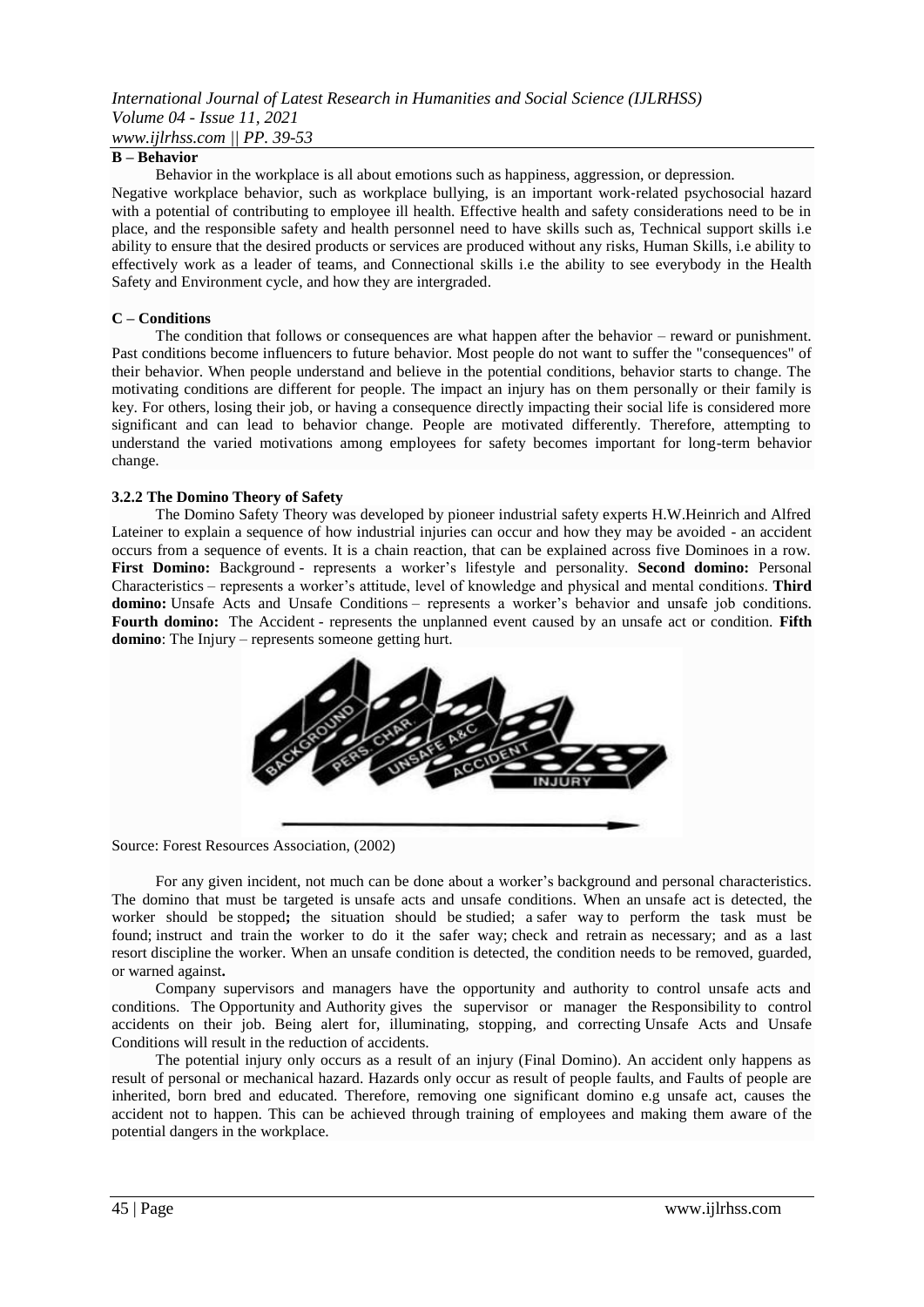# *www.ijlrhss.com || PP. 39-53*

# **3.3 Theories and models for employee discipline on work performance**

**Theory X and Theory Y**. This theory will be profound, from McGregor (1960) who developed a philosophical view of humankind with his. These are two opposing perceptions about how people view human behaviour at work and organizational life. Theory X states that; People have an inherent dislike for work and will avoid it whenever possible, People must be coerced, controlled, directed, or threatened with punishment in order to get them to achieve the organizational objectives, People prefer to be directed, do not want responsibility, and have little or no ambition and People seek security above all else. With Theory X assumptions, management's role is to coerce and control employees. On the other hand, Theory Y states; Work is as natural as play and rest, People will exercise self-direction if they are committed to the objectives, Commitment to objectives is a function of the rewards associated with their achievement, People learn to accept and seek responsibility, Creativity, ingenuity, and imagination are widely distributed among the population. People are capable of using these abilities to solve an organizational problem and People have potential. With Theory Y assumptions, management's role is to develop the potential in employees and help them to release that potential towards common goals. This theoretical framework relates the discipline measures with employees" performance. It further suggests that there are critical linkages through a number of intermediate factors. Discipline should be imposed without generating resentment to develop employees to perform in an organization. An organization which manages discipline well and treats their employees as customers can achieve higher employee's performance. Enhancing employees' performance can retain good employees and improve organization"s performance through taking full use of disciplinary strategies. Ultimately, the organization can achieve performance through their employees. This study will engage the theory of McGregor, thus will apply humanistic approach. This is because the approaches take into consideration the organizations dimension of performance. There have been several approaches applied in analyzing discipline. Among the various approaches are trickle down, to humanistic approach. This study seeks how the discipline of employees through theory X where management"s role is to coerce and control employees, and theory Y where management"s role is to develop the potential in employees and help them to release that potential towards common goals they relate, impact on employee's performance given application of any theory at any particular time.

# **3.3.1 Summary of theoretical Gap**

The table below gives a summary of the theories and models adopted in this paper.

| <b>Theory</b>                            | Author                              | <b>Constructs</b>                                                                                                                                                                                                                                                                                      | Gap                                                                                                                                                                                                                                                                                                                                                                                                                                              |  |
|------------------------------------------|-------------------------------------|--------------------------------------------------------------------------------------------------------------------------------------------------------------------------------------------------------------------------------------------------------------------------------------------------------|--------------------------------------------------------------------------------------------------------------------------------------------------------------------------------------------------------------------------------------------------------------------------------------------------------------------------------------------------------------------------------------------------------------------------------------------------|--|
| The ABC theory<br>of<br>theory of Safety | Ian Ackland                         | Attitude, Behavior, and<br>Control. A safe attitude<br>means staying alert and<br>focused on the job at<br>Safe<br>behavior<br>hand.<br>taking<br>safety<br>means<br>guidelines and practices<br>seriously. Control means<br>taking responsibility and<br>keeping your work area<br>clean and orderly. | A major problem with<br>ABC is the fact that<br>Attitude, behaviorism and<br>control are held up to the<br>scrutiny of the scientific<br>method and it failed. "As<br>behavior<br>research<br>accumulated<br>it<br>was<br>apparent to even the most<br>ardent followers of the<br>that<br>theory<br>the<br>experiment<br>specimen<br>being studied frequently<br>acted in ways the theory<br>couldn't explain and the<br>data was still adopted. |  |
| The Domino Theory of<br>Safety           | H.W.Heinrich and Alfred<br>Lateiner | Domino:<br>First<br>Background - represents a<br>worker's lifestyle<br>and<br>personality.<br>Second<br>domino:<br>Personal<br>Characteristics<br>$\hspace{0.1mm}-\hspace{0.1mm}$<br>worker's<br>represents<br><sub>a</sub><br>attitude,<br>of<br>level                                                | domino<br>the<br>theory<br>the<br>focuses<br>more<br>on<br>American foreign policy<br>at the time and saw the<br><b>States</b><br>United<br>become<br>involved in two major<br>wars.                                                                                                                                                                                                                                                             |  |

# **Table 3.1 Summary of Theoretical Gaps**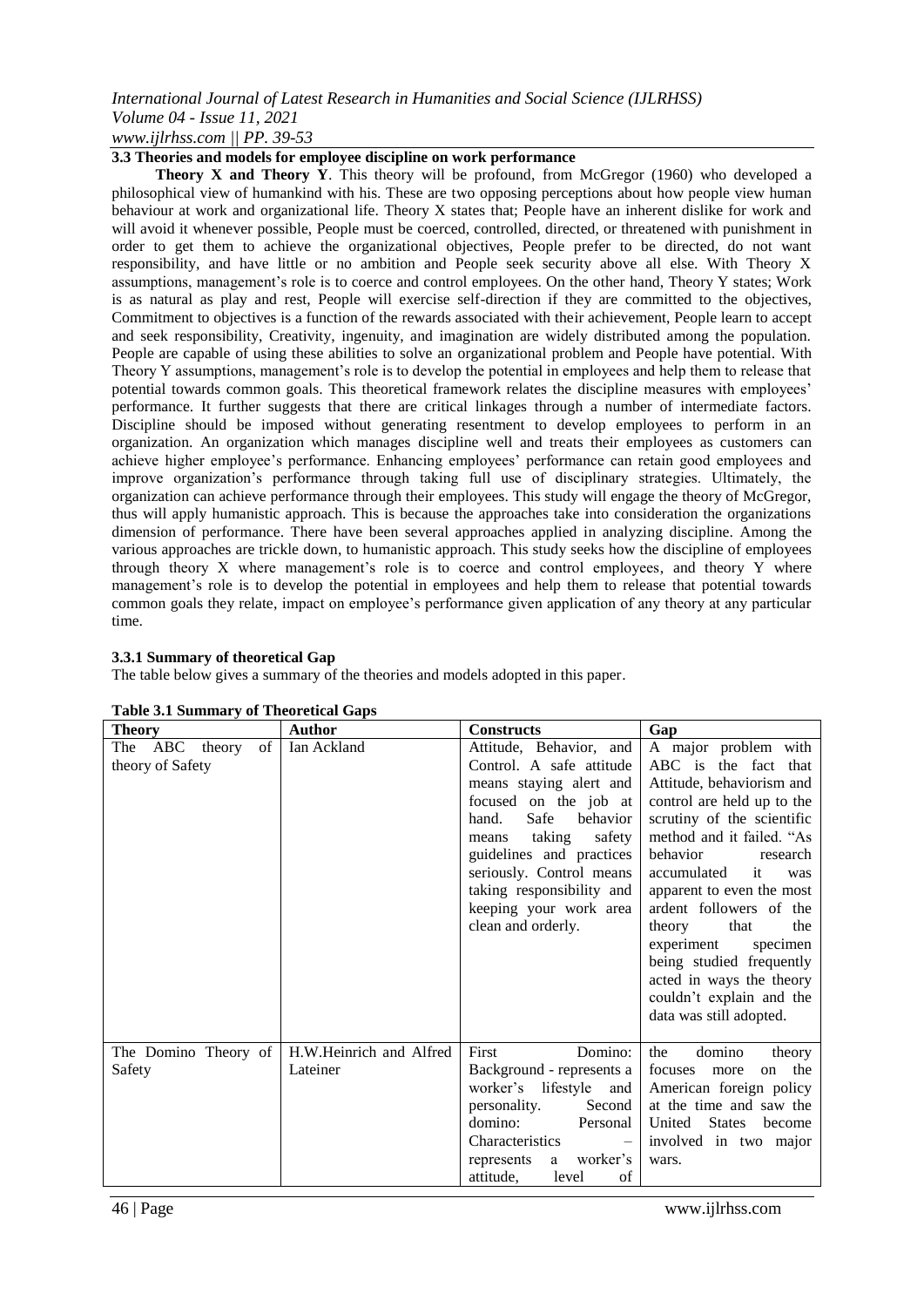| Theory X and Y |                  | knowledge and physical<br>and mental conditions.<br>Third<br>domino: Unsafe<br>Unsafe<br>Acts<br>and<br>Conditions - represents a<br>worker's behavior and<br>unsafe job conditions.<br>Fourth domino:<br>The<br>Accident - represents the<br>unplanned event caused<br>by an unsafe act or<br>condition. Fifth domino:<br>The Injury $-$ represents<br>someone getting hurt.<br>Theory X and Theory Y                                                                                                                                                                                                                                                                                                                                                                                                                                                                                                                                                                                                                                                                                                                    |                                                                                                                                                                                                                                                                                                                      |
|----------------|------------------|---------------------------------------------------------------------------------------------------------------------------------------------------------------------------------------------------------------------------------------------------------------------------------------------------------------------------------------------------------------------------------------------------------------------------------------------------------------------------------------------------------------------------------------------------------------------------------------------------------------------------------------------------------------------------------------------------------------------------------------------------------------------------------------------------------------------------------------------------------------------------------------------------------------------------------------------------------------------------------------------------------------------------------------------------------------------------------------------------------------------------|----------------------------------------------------------------------------------------------------------------------------------------------------------------------------------------------------------------------------------------------------------------------------------------------------------------------|
|                | Douglas McGregor | These are two opposing<br>perceptions about how<br>view<br>people<br>human<br>behaviour at work and<br>organizational<br>life.<br>Theory X states that;<br>People have an inherent<br>dislike for work and will<br>avoid<br>it<br>whenever<br>possible, People must be<br>coerced,<br>controlled,<br>directed, or threatened<br>with punishment in order<br>to get them to achieve the<br>organisational objectives,<br>People prefer to be<br>directed, do not want<br>responsibility, and have<br>little or no ambition and<br>People seek<br>security<br>above<br>all else. With<br>Theory X assumptions,<br>management's role is to<br>and<br>control<br>coerce<br>employees. On the other<br>hand Theory Y states;<br>Work is as natural as play<br>and rest, People will<br>exercise self-direction if<br>they are committed to the<br>objectives, Commitment<br>to objectives is a function<br>of the rewards associated<br>with their achievement,<br>People learn to accept and<br>seek<br>responsibility,<br>Creativity, ingenuity, and<br>imagination are widely<br>distributed<br>among<br>the<br>population. | Theory X management<br>can obviously lead to a<br>very punitive atmosphere<br>with a strong blame<br>culture. It also suffers<br>from diseconomies of<br>scale: as an organization<br>grows an ever larger<br>proportional number of<br>centralized managers are<br>needed<br>to<br>keep<br>employees under control. |

**Source: Researcher (2021)**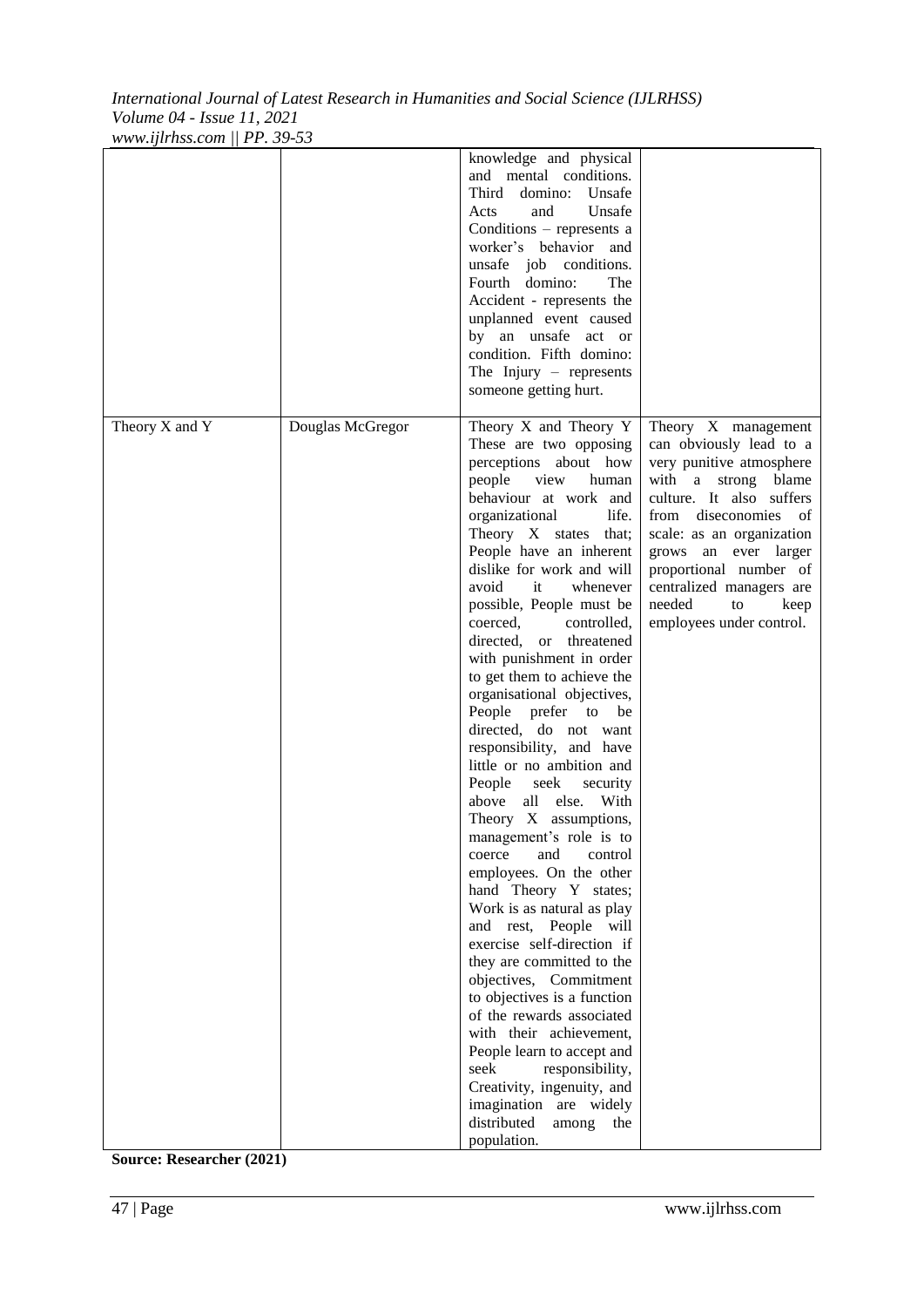# **3.4 Empirical Review on health, safety and work environment**

The findings of a study by Ndegwa, Guyo, Orwa and Ng"ang"a (2014), revealed that there was a positive correlation between OSH programmes and leadership support. Findings of the study also indicated that leadership support created enhanced work environments that reinforced the implementation of OSH programs, which were required to enhance both employees and organizational productivity. This was as a result of improved work satisfaction due to reduced workplace accidents and injuries.

O"Toole (2002), conducted an employee safety perception survey over a 45-month period at a Concrete producer within the United States of America. The study found that leadership commitment to safety generated the strongest positive perception and that this perception was closely associated with a reduction in the workplace injury rate.

Kariuki and Murimi (2015) based on a study on employees of Tata Chemical Magandi Limited found that job autonomy and decision making latitude has no significant influence on organizational performance. The findings of the study however apply to a localized situation as the sample was composed of employees of one organization only.

Harter, Schmidt, Schimidz, Killham, Angawal and Plowman (2013) in a study on relationship between engagement and organizational outcomes found that there is strong correlation between employee engagement and customer loyalty, productivity and profitability, turnover, employee and customer safety incidences, absenteeism, shrinkage and defects. The correlation was found across different organizations. In addition, the study found that the differences in organizational outcomes (productivity, customer loyalty, profitability, employee turnover, safety incidences, shrinkages, and absenteeism and product defects) between top performing and bottom performing organizations are very pronounced implying that the influence of employee engagement on business success is significant.

Kabandize (2004) carried out a study on employees control through rules and regulations set by individual organizations in Uganda and observed that, rules and regulations are enforced through management, disciplinary committees, supervisors and every one involvement in the process. According to Matsoga (2003), during his study on discipline in Organizations of Botswana, he discovered the wide spread violence and misbehavior that existed in many organizations. This lack of discipline, which interfered with the normal organization working process, manifested itself in various ways including absenteeism, vandalism, alcohol consumption and substance abuse, truancy, inability or unwillingness to do delegated work by the supervisor. Theft was also identified as a common activity among staffs. However, these researchers concentrated on discipline in organizations without studying its effects on employees" performance, which called for this study.

| <b>Author</b> | Country | Philosophical | <b>Purpose</b>  | тамк мт машина у от епиритеат барв ана кемен ен барв<br><b>Study Focus</b> | Methodolo    | <b>Findings</b>   | <b>Research</b> |
|---------------|---------|---------------|-----------------|----------------------------------------------------------------------------|--------------|-------------------|-----------------|
| /Year         |         | foundation    | of<br>the       |                                                                            | gy           |                   | Gaps            |
|               |         |               | <b>Study</b>    |                                                                            |              |                   |                 |
| Ndegwa,       | Kenya   | Positivism    | Influenc        | Work                                                                       | A case       | .Findings of the  | The             |
| Guyo,         |         |               | <b>Of</b><br>e  | environment                                                                | study        | study<br>also     | current         |
| Orwa and      |         |               | Occupati        |                                                                            | design was   | indicated<br>that | study           |
| Ng'ang'a      |         |               | onal            |                                                                            | used.<br>The | leadership        | focuses         |
| (2014)        |         |               | Health          |                                                                            | study        | support created   | the<br>on       |
|               |         |               | And             |                                                                            | targeted a   | enhanced work     | shipping        |
|               |         |               | Safety          |                                                                            | population   | environments      | sector          |
|               |         |               | On.             |                                                                            | 2000<br>of   | that reinforced   | and<br>not      |
|               |         |               | Organiz         |                                                                            | employees    | the               | oil             |
|               |         |               | ational         |                                                                            | of Kapa oil  | implementation    | refinery.       |
|               |         |               | Perform         |                                                                            | refineries,  | <b>OSH</b><br>of  |                 |
|               |         |               | In<br>ance      |                                                                            | from which   | programs,         |                 |
|               |         |               | The             |                                                                            | a            | which<br>were     |                 |
|               |         |               | Manufac         |                                                                            | sample<br>of | required<br>to    |                 |
|               |         |               | turing          |                                                                            | 100          | enhance<br>both   |                 |
|               |         |               | Sector          |                                                                            | respondent   | employees and     |                 |
|               |         |               | In              |                                                                            | was<br>S     | organizational    |                 |
|               |         |               | Kenya:          |                                                                            | drawn        | productivity.     |                 |
|               |         |               | A Case          |                                                                            | 5%<br>using  |                   |                 |
|               |         |               | Study           |                                                                            | of<br>the    |                   |                 |
|               |         |               | Of Kapa         |                                                                            | target       |                   |                 |
|               |         |               | O <sub>il</sub> |                                                                            | population.  |                   |                 |

# **Table 3.1 Summary of Empirical Gaps and Research Gaps**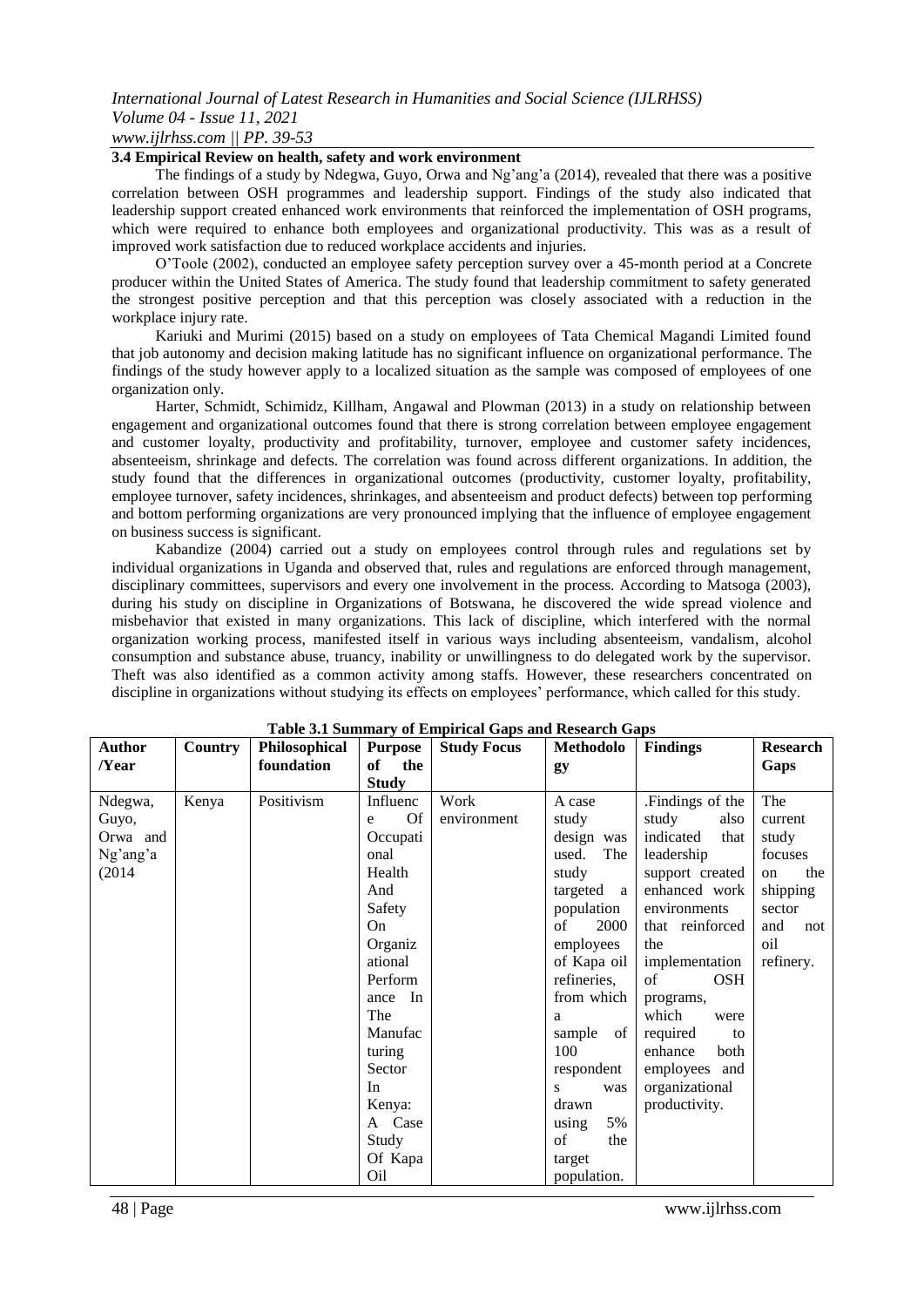|                                                                                     |            |            | Refineri                                                                                                                                                       |                         |                                                                                                                                                                                                                                                                                                                                   |                                                                                                                                                                                                                                                             |                                                                                    |
|-------------------------------------------------------------------------------------|------------|------------|----------------------------------------------------------------------------------------------------------------------------------------------------------------|-------------------------|-----------------------------------------------------------------------------------------------------------------------------------------------------------------------------------------------------------------------------------------------------------------------------------------------------------------------------------|-------------------------------------------------------------------------------------------------------------------------------------------------------------------------------------------------------------------------------------------------------------|------------------------------------------------------------------------------------|
|                                                                                     |            |            | es                                                                                                                                                             |                         |                                                                                                                                                                                                                                                                                                                                   |                                                                                                                                                                                                                                                             |                                                                                    |
|                                                                                     |            |            |                                                                                                                                                                |                         |                                                                                                                                                                                                                                                                                                                                   |                                                                                                                                                                                                                                                             |                                                                                    |
| O'Toole<br>(2002),                                                                  | <b>USA</b> | Positivism | Limited<br>The<br>Relation<br>ship<br>between<br>Employe<br>es'<br>Percepti<br>of<br>ons<br>Safety<br>and<br>Organiz<br>ational<br>Culture                     | Health<br>and<br>Safety | An<br>employee<br>safety<br>perception<br>survey was<br>conducted,<br>and injury<br>data were<br>collected<br>over a 45-<br>month<br>period<br>from<br>a<br>large<br>ready-mix<br>concrete<br>producer<br>located<br>in<br>the                                                                                                    | The<br>study<br>found<br>that<br>leadership<br>commitment to<br>safety<br>generated<br>the<br>strongest<br>positive<br>perception<br>and<br>this<br>that<br>perception was<br>closely<br>associated with<br>a reduction in<br>the workplace<br>injury rate. | The<br>current<br>study will<br>adopt<br>descriptiv<br>e research<br>design        |
|                                                                                     |            |            |                                                                                                                                                                |                         | southwest<br>region<br>of<br>the United<br><b>States</b>                                                                                                                                                                                                                                                                          |                                                                                                                                                                                                                                                             |                                                                                    |
| Kariuki<br>and<br>Murimi<br>(2015)                                                  | Kenya      | Positivism | The<br>Influenc<br>Of<br>e<br>Relation<br>al<br>Employe<br>e<br>Empowe<br>rment<br>On Job<br>Perform<br>In<br>ance<br>National<br>Polytech<br>nics In<br>Kenya | Work<br>Performance     | The study<br>employed<br>descriptive<br>survey<br>research<br>design.<br>Respondent<br>$\mathbf{s}$<br>were<br>selected<br>using<br>disproporti<br>onate<br>stratified<br>sampling.<br>The sample<br>consisted<br>of<br>337<br>respondent<br>s out of the<br>2993<br>staff<br>in<br>the<br>National<br>Polytechnic<br>s in Kenya. | job<br>autonomy<br>decision<br>and<br>making latitude<br>has<br>no<br>significant<br>influence<br>on<br>organisational<br>performance                                                                                                                       |                                                                                    |
| Harter,<br>Schmidt,<br>Schimidz,<br>Killham,<br>Angawal<br>and<br>Plowman<br>(2013) | <b>USA</b> | Positivism | relations<br>hip<br>between<br>engagem<br>ent and<br>organisa<br>tional<br>outcome                                                                             | Employee<br>Discipline  | The<br>correlation<br>was found<br>across<br>different<br>organisatio<br>ns.                                                                                                                                                                                                                                                      | the study found<br>that<br>the<br>differences<br>in<br>organisational<br>outcomes<br>(productivity,<br>customer<br>loyalty,                                                                                                                                 | The focus<br>is only on<br>direct<br>influence<br>of EE on<br>business<br>outcomes |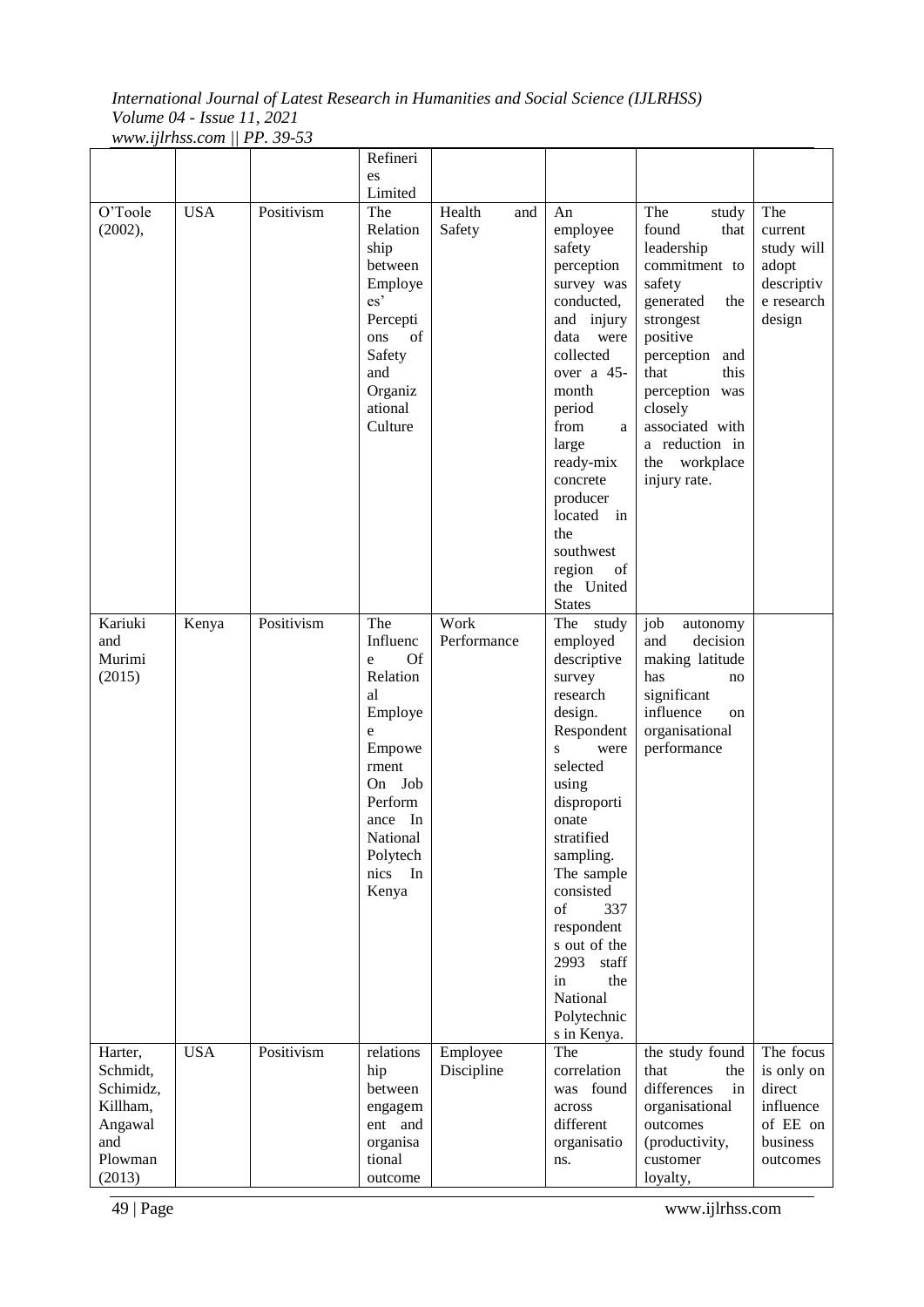| Kabandize         | Uganda              | Positivism | The                                                                                                                                                                  | Employee               | Cross                                                                                                                                                                                                        | profitability,<br>employee<br>turnover, safety<br>incidences,<br>shrinkages, and<br>absenteeism<br>and<br>product<br>defects)<br>between<br>top<br>performing and<br>bottom<br>performing<br>organisations<br>are<br>very<br>pronounced<br>implying<br>that<br>the influence of<br>employee<br>engagement on<br>business<br>success<br>is<br>significant.<br>Rules<br>and | The                                                                                       |
|-------------------|---------------------|------------|----------------------------------------------------------------------------------------------------------------------------------------------------------------------|------------------------|--------------------------------------------------------------------------------------------------------------------------------------------------------------------------------------------------------------|---------------------------------------------------------------------------------------------------------------------------------------------------------------------------------------------------------------------------------------------------------------------------------------------------------------------------------------------------------------------------|-------------------------------------------------------------------------------------------|
| (2004)            |                     |            | Manage<br>ment of<br>Student<br>Discipli<br>in<br>ne<br>secondar<br>y school<br>in<br>Kampala<br>District                                                            | Discipline             | sectional<br>parallel<br>sample<br>survey<br>design was<br>used.<br>The<br>target<br>population<br>consisted<br>$\sigma$ f<br>headteache<br>rs, teachers<br>and<br>students.                                 | regulations<br>are<br>enforced<br>through<br>management,<br>disciplinary<br>committees,<br>supervisors and<br>every<br>one<br>involvement in<br>the process                                                                                                                                                                                                               | current<br>study will<br>focus on<br>descriptiv<br>e research<br>design                   |
| Matsoga<br>(2003) | <b>Botswan</b><br>a | Positivism | Crime<br>and<br>School<br>Violence<br>in<br><b>Botswan</b><br>a<br>Seconda<br>ry<br>Educatio<br>The<br>n:<br>Case of<br>Moeding<br>Senior<br>Seconda<br>ry<br>School | Employee<br>Discipline | The<br>research<br>was carried<br>out over an<br>eight week<br>period<br>among<br>a<br>school<br>population<br>of<br>approximat<br>ely<br>1570<br>students,<br>95%<br>of<br>whom<br>lived in the<br>hostels. | discovered<br>he<br>the wide spread<br>violence<br>and<br>misbehavior<br>that existed in<br>many<br>organizations.                                                                                                                                                                                                                                                        | The<br>current<br>study<br>focuses<br>on<br>employee<br>s as the<br>key<br>informant<br>S |

Source: Researcher (2021)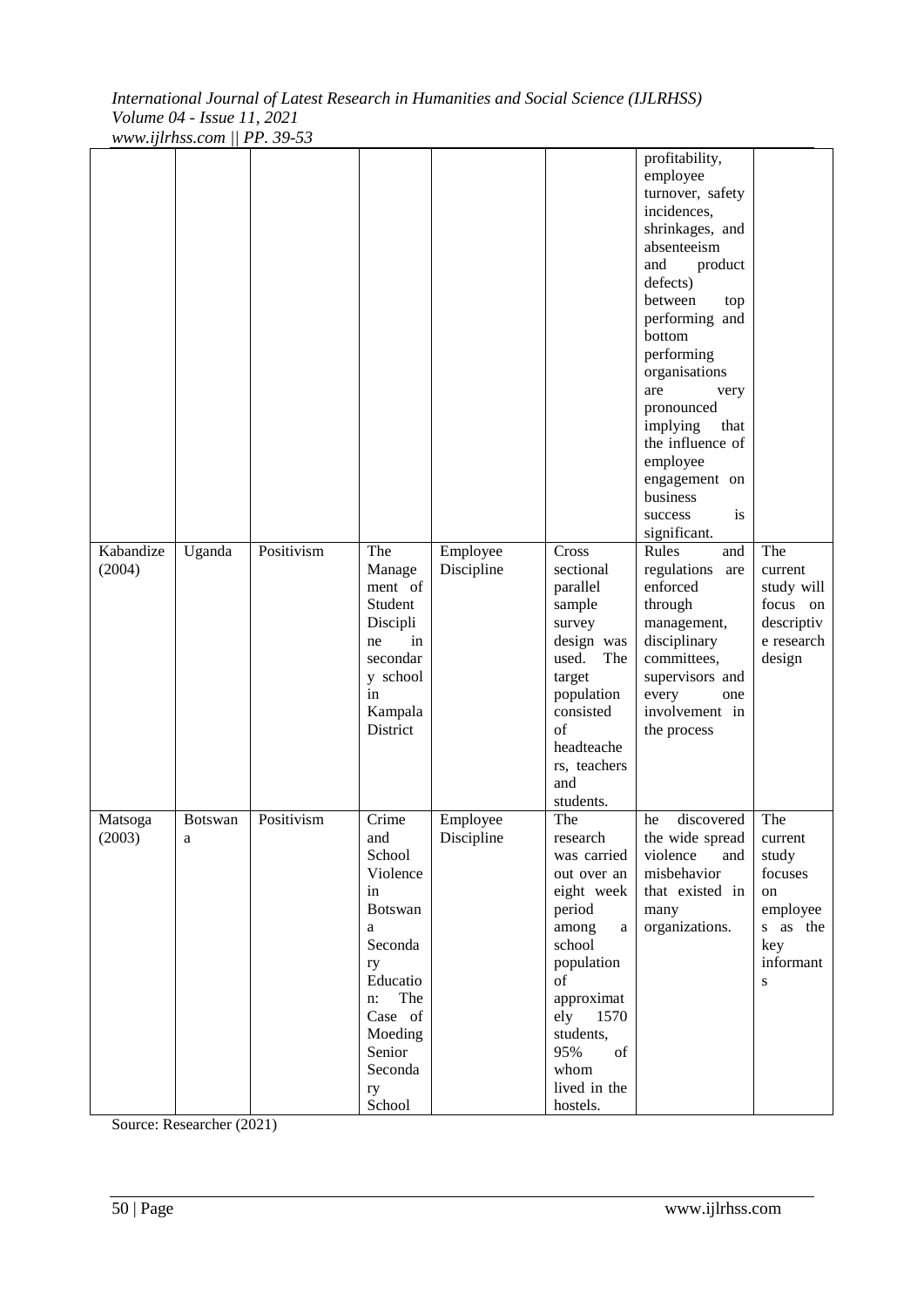# **4.1 Introduction**

# **Conclusion and Recommedations**

This chapter draws conclusions and highlight recommendations based on the reviewed literature, ed on the proposed research hypothesis, Conceptual aspect, methodology, conclusion and recommendation

# **4.2 Proposed Research Hypothesis**

The study will seek to accept or reject the following hypothesis.

- $H<sub>1</sub>$ . There is a significant relationship between health safety and work performance.
- H2. There is a significant relationship between work environment and work performance.
- H.<sup>3</sup> There is a significant relationship between employee discipline and work performance.

# **4.3 Proposed Conceptual Aspect**

Conceptual Framework is a diagrammatic explanation of the research problem hence an explanation of the relationship among several factors that have been identified as important to the study (Ngechu, 2006).



Figure 4. 1: Conceptual framework on the effect of health and safety, work environment and employee discipline on work performance

Source: (Author, 2021)

The Conceptual framework above depicts that Health safety, work environment and employee discipline would affect work performance however government policies could intervene on this relationship.

# **4.4 Proposed Methodology**

# **4.1 Research Design**

A descriptive cross-sectional survey design will be used. Secondary data will be collected from the company"s records. Primary data will be collected through structured questionnaires targeting employees working inside Container handling depots, Warehouses and top managers.

# **4.2 The study area**

The area of the study is Maersk Kenya Limited, an entity of the Global Shipping company Maersk, with its head office located in Nairobi and a branch in Mombasa. The company has empty container storage yard in Nairobi, full-cargo container depot in Mombasa, Warehouses in Nairobi and Mombasa and offices in both cities. The vision of Maersk is to remain the undisputed leading global shipping company. The company strives to achieve its vision through good focus on its customers, having well trained, motivated, and disciplined resultoriented employees. The company has a complete department of Health Safety Security and Environment.

Data will be drawn from two sources: primary sources and Secondary sources. Primary sources will include data collected through questionnaires, interviews, and personal observations in the selected relevant departments. The sources of secondary data will include data from company books, magazines, files, journals, internet and website.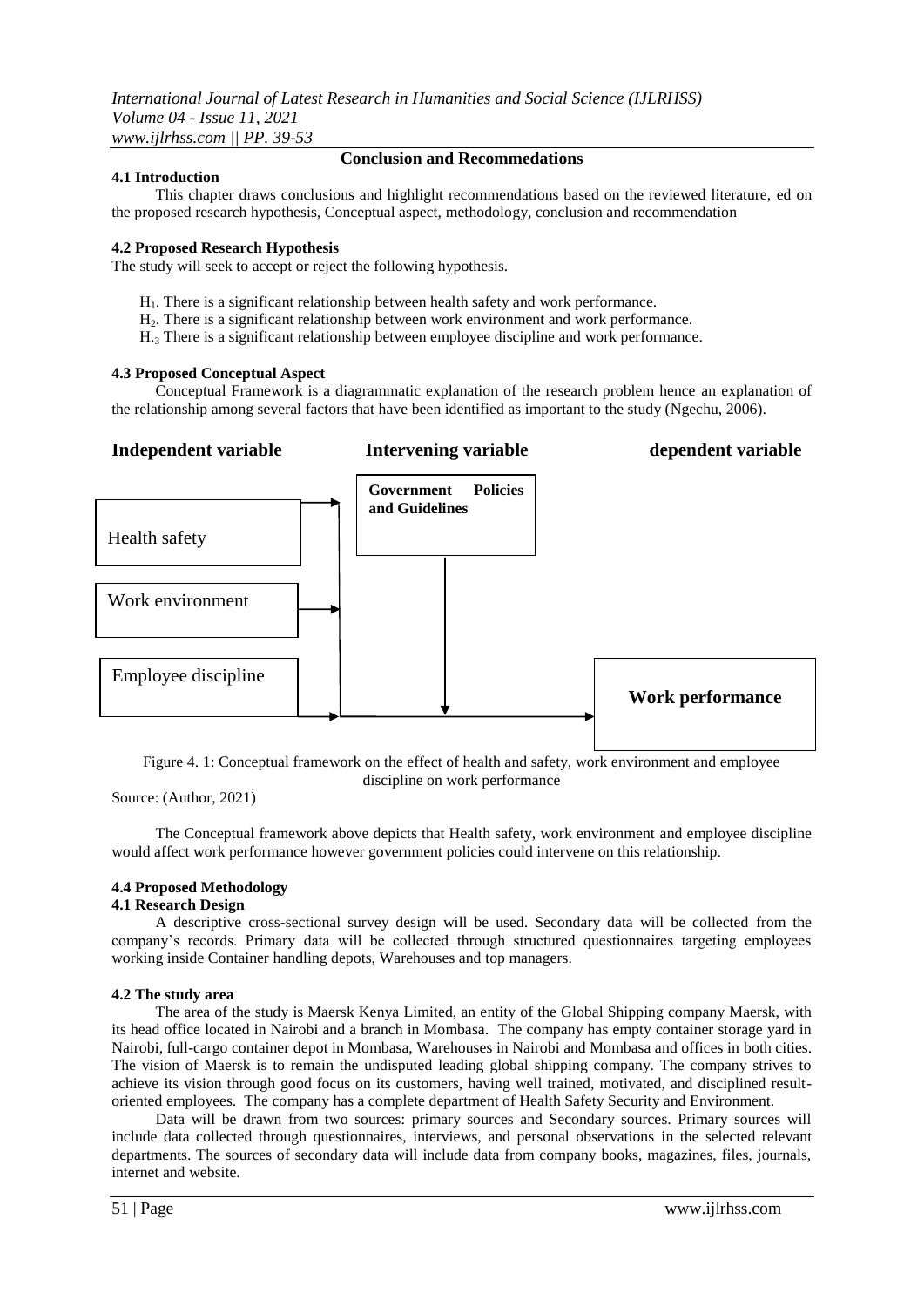# **4.3 Population and sampling technique**

The target population for the collection of the data for the research is the employees in various departments. The office staff, operators of loaders or equipment handling machines, Cargo inspection staff, container wash bay staff, cargo stripping staff, Tallying staff, entry gate and exit gate security personnel, Health Safety Security and Environment staff, and selected managers.

# **4.5 Conclusion and Recommendation**

# **4.5.1 Conclusions**

Safety and health is a discipline dealing with prevention of work related injuries and diseases, and the protection and promotion of healthy workers. It aims at the improvement of working conditions and environment. Occupational health entails the promotion and maintenance of the highest degree of physical and mental health and social well-being of workers in all occupations. Safety and Health has recently become a much higher priority in light of the growing evidence of great loss and suffering caused by occupational diseases and ill-health across many different employment sectors, and is of concern to managers at least partly because of increasing number of deaths and accidents occurring at work. Safety and Health is a complex area which interacts widely with a broader spectrum of business interests and concerns. To date Safety and Health has been confined to the periphery of Human Resource Management (HRM), where its role, influence and importance have been overlooked.

# **4.5.2 Recommendations**

It is suggested that future studies can be extended to other firms to find out the Effect of Health & Safety, Work Environment and Discipline on Work Performance. The future research can assess the level of implementation and compliance of international and national laws related to health and safety in the workplace.

# **References**

- [1]. Boyd,C.(2003).*Human Resource Management and Occupational Health and Safety*
- [2]. Burke, M. J., Holman, D., & Birdi, K. (2006). A Walk on the Safe Side: The Implications of Learning Theory for Developing Effective Safety and Health Training. In G. P. Hodgkinson & J. K. Ford (Eds.), *International review of industrial and organizational psychology* (pp. 1–44). Wiley Publishing. [https://doi.org/10.1002/9780470696378.ch1](https://psycnet.apa.org/doi/10.1002/9780470696378.ch1)
- [3]. Cambridge Advanced Learner's Dictionary.(2008) 3<sup>rd</sup>, Cambridge: Cambridge University Press.
- [4]. Cascio, W.F.(1986).*Managing Human Resources Productivity,Quality of Life,Profit*:NewYork: McGraw-Hill
- [5]. Cole,G.A.(2002).*Personnel and Human Resource Management*, London: Thompson Learning Bedford Row,
- [6]. Cole,G.A.(2002).*Personnel and Human Resource Management*, London: Thompson Learning Bedford Row,
- [7]. David A.D and Stephen P.R.(1999):Human Resource Management,Concepts and Application,USA: Regressive International Technologies
- [8]. Dessler, G.(2001) 7<sup>th</sup> ed.*Human Resource Management*, NewDelhi : Prentice -Hall of India Private Ltd
- [9]. Downey, D.M et al.(1995).*The development of case studies that Demonstrate the Business Benefit of Effective Management of Health and Safety*, London: HSE
- [10]. David A.D and Stephen P.R.(1999):Human Resource Management,Concepts and Application,USA: Regressive International Technologies
- [11]. Downey, D.M et al.(1995).*The development of case studies that Demonstrate the Business Benefit of Effective Management of Health and Safety*, London: HSE
- [12]. Eva, D. and Oswald R.(1981).*Health and Safety at Work,*London :Pan Books.
- [13]. Forest Resources Association (2002), The Domino Safety Theory Safety Science, Volume 109, 2018, pp. 403-411: *Occupational health and safety in the Industry* 4.0 era: a cause for major concern
- [14]. Harter, J. K., Schmidt, F. L., Killham, E. A. & Agrawal, S., T. L. (2013). Q12® MetaAnalysis: The relationship between engagement at work and organizational outcomes. *White Paper.*
- [15]. Holt, A. and Andrews,H.(1993).*Principles of Health and Safety at Work,*London: IOSH Publishing
- [16]. Kariuki, A. & Murimi, C. (2015). Employee empowerment and organizational performance of Tata Chemicals, Magandi Limited, Kenya. *European Journal of Business and Management*, Vol. 7, No. 8
- [17]. Kenya Institute for Public Policy Research and Analysis (KIPPRA) https://kippra.or.ke/an-overview-ofworkplace-safety-and-health-in-kenya/
- [18]. Lawrence, P.R. and Lorsch, J.W.(1976) .*Organization and Environment*, Cambridge : Harvard University Press.